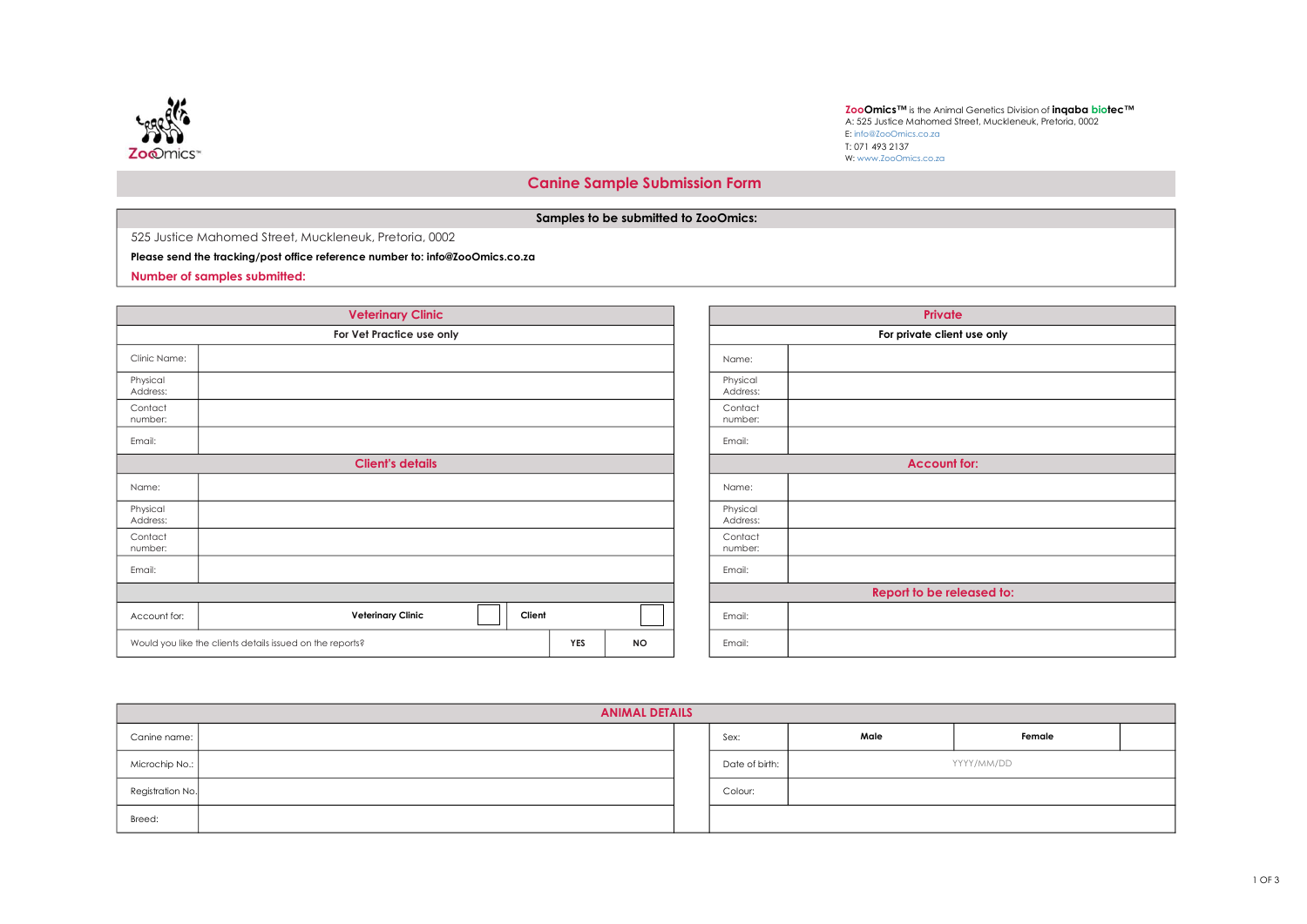| <b>GENETIC HEALTH TEST</b>                                                                                                        |                                                                                    |                                                                                                                                            |  |
|-----------------------------------------------------------------------------------------------------------------------------------|------------------------------------------------------------------------------------|--------------------------------------------------------------------------------------------------------------------------------------------|--|
| Degenerative Myelopathy (SOD1)                                                                                                    | <b>Trapped Neutrophil Syndrome (TNS)</b>                                           | <b>Familial Nephropathy (FN)</b>                                                                                                           |  |
| (Various Breeds)                                                                                                                  | (Border Collie)                                                                    | (Cocker Spaniel)                                                                                                                           |  |
| Cvstinuria                                                                                                                        | <b>Neuronal Ceroid Lipofuscinosis (CLN5)</b>                                       | Myoclonic Epilepsy (DIRAS1)                                                                                                                |  |
| (Various Breeds)                                                                                                                  | (Border collie, Australian Cattle Dog, Golden Retriever)                           | (Rhodesian Ridgeback)                                                                                                                      |  |
| <b>Pyruvate Kinase Deficiency (PKLR)</b>                                                                                          | <b>Neuronal Ceroid Lipofuscinosis (CLN1/PPT1)</b>                                  | Arrhythmogenic Right Ventricular Cardiomyopathy (STRN)                                                                                     |  |
| (Labrador Retriever, Pug, Beagle)                                                                                                 | (Dachshund)                                                                        | (Boxer)                                                                                                                                    |  |
| Centronuclear Myopathy (BIN1)                                                                                                     | Neuronal Ceroid Lipofuscinosis (CLN2/TTP1)                                         | <b>Dilated Cardiomyopathy (PDK4)</b>                                                                                                       |  |
| (Great Dane)                                                                                                                      | (Dachshund)                                                                        | (Dobermann)                                                                                                                                |  |
| Centronuclear Myopathy (PTPLA)                                                                                                    | <b>Neuronal Ceroid Lipofuscinosis (CLN6)</b>                                       | <b>Dilated Cardiomyopathy (RBM20)</b>                                                                                                      |  |
| (Labrador Retrievers & Labradoodles)                                                                                              | (Collie & Shepherd breeds)                                                         | (Dobermann & Schnauzer)                                                                                                                    |  |
| Copper Storage Disease (ATP7B)                                                                                                    | <b>Neuronal Ceroid Lipofuscinosis (CLN8)</b>                                       | <b>Dilated Cardiomyopathy (TITIN)</b>                                                                                                      |  |
| (Labrador Retrievers & Labradoodles)                                                                                              | (Collie & Shepherd breeds)                                                         | (Dobermann)                                                                                                                                |  |
| <b>Exercise Induced Collapse (NEI)</b>                                                                                            | Neuronal Ceroid Lipofuscinosis (CTSD)                                              | Hereditary Nasal Parakeratosis (SUV39H2)                                                                                                   |  |
| (Various Breeds)                                                                                                                  | (Bulldogs)                                                                         | (Labrador Retrievers)                                                                                                                      |  |
| Progressive Retinal Atrophy (PRCD)                                                                                                | Neuronal Ceroid Lipofuscinosis (CLN8)                                              | <b>Ichthyosis (PNPLA1)</b>                                                                                                                 |  |
| (Various Breeds)                                                                                                                  | (English Setters)                                                                  | (Golden Retriever)                                                                                                                         |  |
| Progressive Retinal Atrophy (GR_PR1)                                                                                              | Cerebellar Ataxia (ARSG)                                                           | Musladin Leuke Syndrome (ADAMTSL2)                                                                                                         |  |
| (Golden Retriever)                                                                                                                | (Bull Terrier breeds)                                                              | (Beagle)                                                                                                                                   |  |
| Progressive Retinal Atrophy (GR_PR2)                                                                                              | Neonatal cerebellar cortical degeneration NCCD (SPTBN2)                            | Lupus Erythematosus (DPF2)                                                                                                                 |  |
| (Golden Retriever)                                                                                                                | (Beagle)                                                                           | (German pointer)                                                                                                                           |  |
| Progressive Retinal Atrophy (crd1)                                                                                                | Hyperuricosuria (HUU) (SLC2A9))                                                    | Lethal Acrodermatitis (LAD) MKLN1                                                                                                          |  |
| (Dachshunds, Bulldogs, Spaniels)                                                                                                  | (Various breeds)                                                                   | (Bull Terrier Breeds)                                                                                                                      |  |
| Progressive Retinal Atrophy (rcd1)                                                                                                | Malignant Hyperthermia (MFSD12)                                                    | Polycystic Kidney Disease (BTPKD)                                                                                                          |  |
| (Irish Setters and Irish Red-and-White Setters)                                                                                   | (Various breeds)                                                                   | (Bull Terrier Breeds)                                                                                                                      |  |
| Progressive Retinal Atrophy (rcd3)                                                                                                | Juvenile Laryngeal Paralysis & Polyneuropathy (JLPP)                               | Phosphofructokinase (PFK)                                                                                                                  |  |
| (Corgi breeds and Chinese Crested)                                                                                                | (Rottweiler)                                                                       | (English Springer/Cocker Spaniels, Whippet)                                                                                                |  |
| Progressive Retinal Atrophy (cnga1)                                                                                               | Leukoencephalomyelopathy LEMP (NAPEPLD)                                            | Factor VII deficiency (FVII)                                                                                                               |  |
| (Shetland Sheepdog)                                                                                                               | (Rottweiler)                                                                       | (Beagle)                                                                                                                                   |  |
| Progressive Retinal Atrophy XL-PRA (RPGR)                                                                                         | X-linked myotubular myopathy (MTM1)                                                | von Willebrand's Disease Type I                                                                                                            |  |
| (Husky, Samoyed)                                                                                                                  | (Rottweiler)                                                                       | (Various Breeds)                                                                                                                           |  |
| Progressive Retinal Atrophy (NECAP)                                                                                               | Neuroaxonal Dystrophy (VPS11)                                                      | von Willebrand's Disease Type III                                                                                                          |  |
| (Giant Schnauzer)                                                                                                                 | (Rottweiler)                                                                       | (Shetland Sheepdogs and Scottish Terriers)                                                                                                 |  |
| Goniodysgenesis & Glaucoma (OLFML3)                                                                                               | Neuroaxonal Dystrophy (PLA2G6)                                                     | Haemophilia B (Factor IX)                                                                                                                  |  |
| (Border Collie)                                                                                                                   | (Papillon)                                                                         | (Rhodesian Ridgeback)                                                                                                                      |  |
| Primary Open Angle Glaucoma (ADAMTS10)                                                                                            | SeSAME-EAST Ataxia (SDCA1)                                                         | Cleft Palate (DXL6)                                                                                                                        |  |
| (Beagle)                                                                                                                          | (Belgian Shepherds)                                                                | (Nova Scotiae Duck Tolling Retriever)                                                                                                      |  |
| Primary Lens Luxation (ADAMTS17)                                                                                                  | Neuronal Ceroid Lipofuscinosis (1TRP1)                                             | <b>Cleft Palate (ADAMTS20)</b>                                                                                                             |  |
| (Various Breeds)                                                                                                                  | (Italian Spinone)                                                                  | (Nova Scotiae Duck Tolling Retriever)                                                                                                      |  |
| <b>Heritable cataracts (HSF4)</b><br>(Staffordshire Bull Terrier, Boston Terrier, French Bulldog, Australian Shepherd)            | Novell Cerebellar Cortical Degeneration (SNX14)<br>(Hungarian Vizsla & Weimaraner) | Raine Syndrome (FAM20C)<br>(Border Collie)                                                                                                 |  |
|                                                                                                                                   |                                                                                    |                                                                                                                                            |  |
| <b>Canine Multifocal Retinopathy 1 (BEST1)</b><br>(Mastiffs, Bullmastiffs, English/French/American Bulldog, Australian shepherds) | <b>Neural Hypomyelination (FNIP2)</b><br>(Weimaraner)                              | Sensory Neuropathy (FAM134B)<br>(Border Collie, Bordoodle, Koolie, Smithfield)                                                             |  |
|                                                                                                                                   | Spinal Dysraphism (NKX2-8)                                                         |                                                                                                                                            |  |
| Achromatopsia (CNGB3)<br>(Husky, Malamute)                                                                                        | (Weimaraner)                                                                       | Craniomandibular Osteopathy (SLC37A2)<br>Boxers, English Bulldog, Dobermann, Great Dane, Irish Setter, Labrador Retriever & Terrier breeds |  |
|                                                                                                                                   |                                                                                    |                                                                                                                                            |  |
| Photoreceptor dysplasia (PDC)                                                                                                     | Congenital Myotonia (CIC1)                                                         | Other:                                                                                                                                     |  |
| (Belgian Shepherd & Schnauzer)                                                                                                    | (Various Breeds)                                                                   |                                                                                                                                            |  |
| Collie Eye Anomaly (CEA)                                                                                                          | Late onset Spinocerebellar Ataxia (CAPN1)                                          |                                                                                                                                            |  |
| (Australian Shepherd, Border Collie, Rough and Smooth Collie, Shetland Sheepdog)                                                  | (Jack Russel, Schnauzer, Australian Cattle Dog)                                    |                                                                                                                                            |  |
| Multiple drug resistance (MDR1)                                                                                                   | Spinocerebellar Ataxia (KCNJ10)                                                    |                                                                                                                                            |  |
| (Various Breeds)                                                                                                                  | (Jack Russel Terrier and Parson Russel)                                            |                                                                                                                                            |  |
|                                                                                                                                   |                                                                                    |                                                                                                                                            |  |
| Imerslund-Gräsbeck Syndrome (IGS)                                                                                                 | L2-Hydroxyglutaric Aciduria (L2HGA)                                                |                                                                                                                                            |  |
| (Border Collie & Beagle)                                                                                                          | (Staffordshire Bull Terrier)                                                       |                                                                                                                                            |  |
|                                                                                                                                   |                                                                                    |                                                                                                                                            |  |